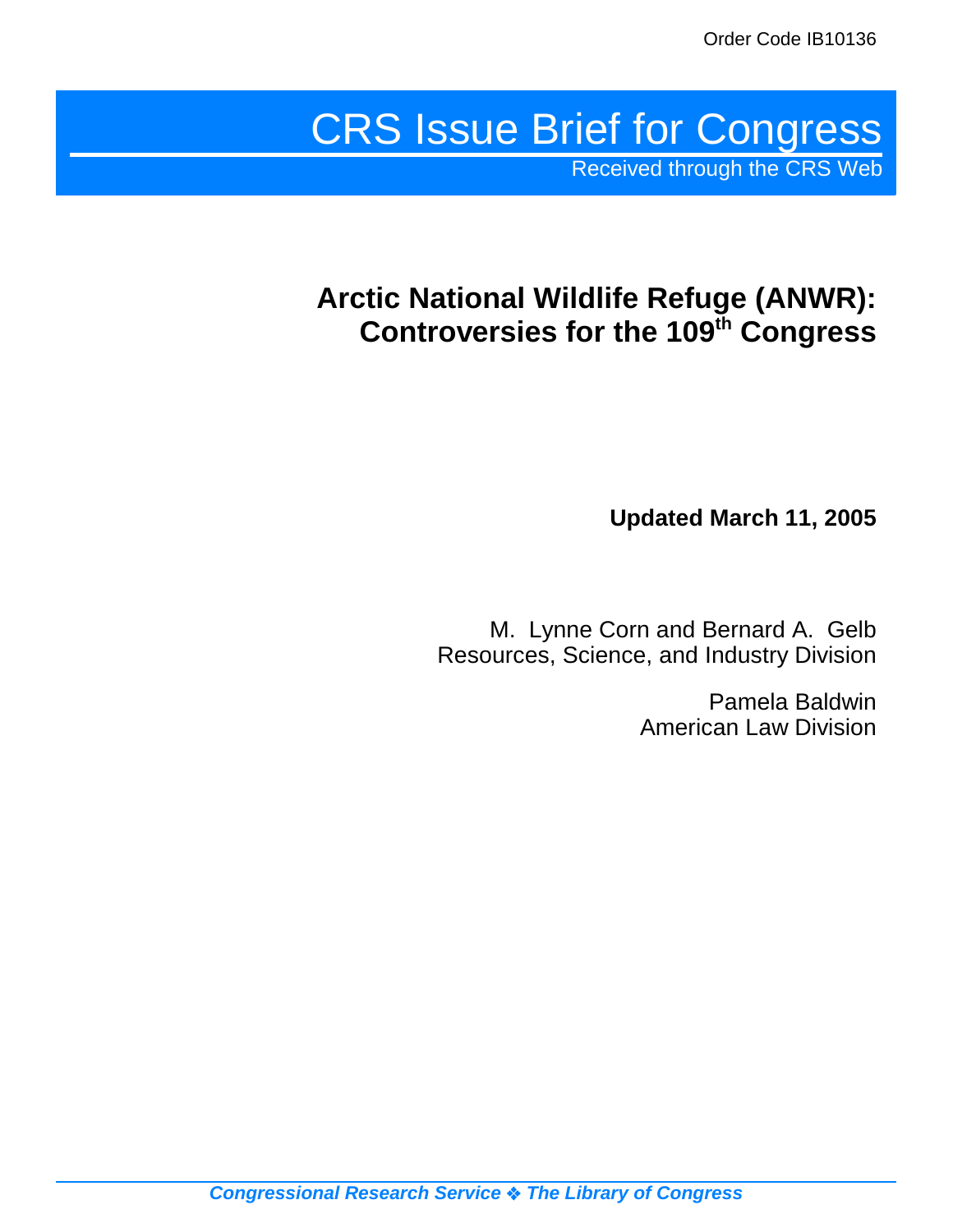# **CONTENTS**

#### **SUMMARY**

MOST RECENT DEVELOPMENTS

BACKGROUND AND ANALYSIS Legislative History of the Refuge The Energy Resource Oil Natural Gas Advanced Technologies The Biological Resources Major Legislative Issues in the 109<sup>th</sup> Congress Environmental Direction The Size of Footprints Native Lands Revenue Disposition Natural Gas Pipeline Project Labor Agreements Oil Export Restrictions NEPA Compliance Compatibility with Refuge Purposes Judicial Review Special Areas Non-Development Options

LEGISLATION

FOR ADDITIONAL READING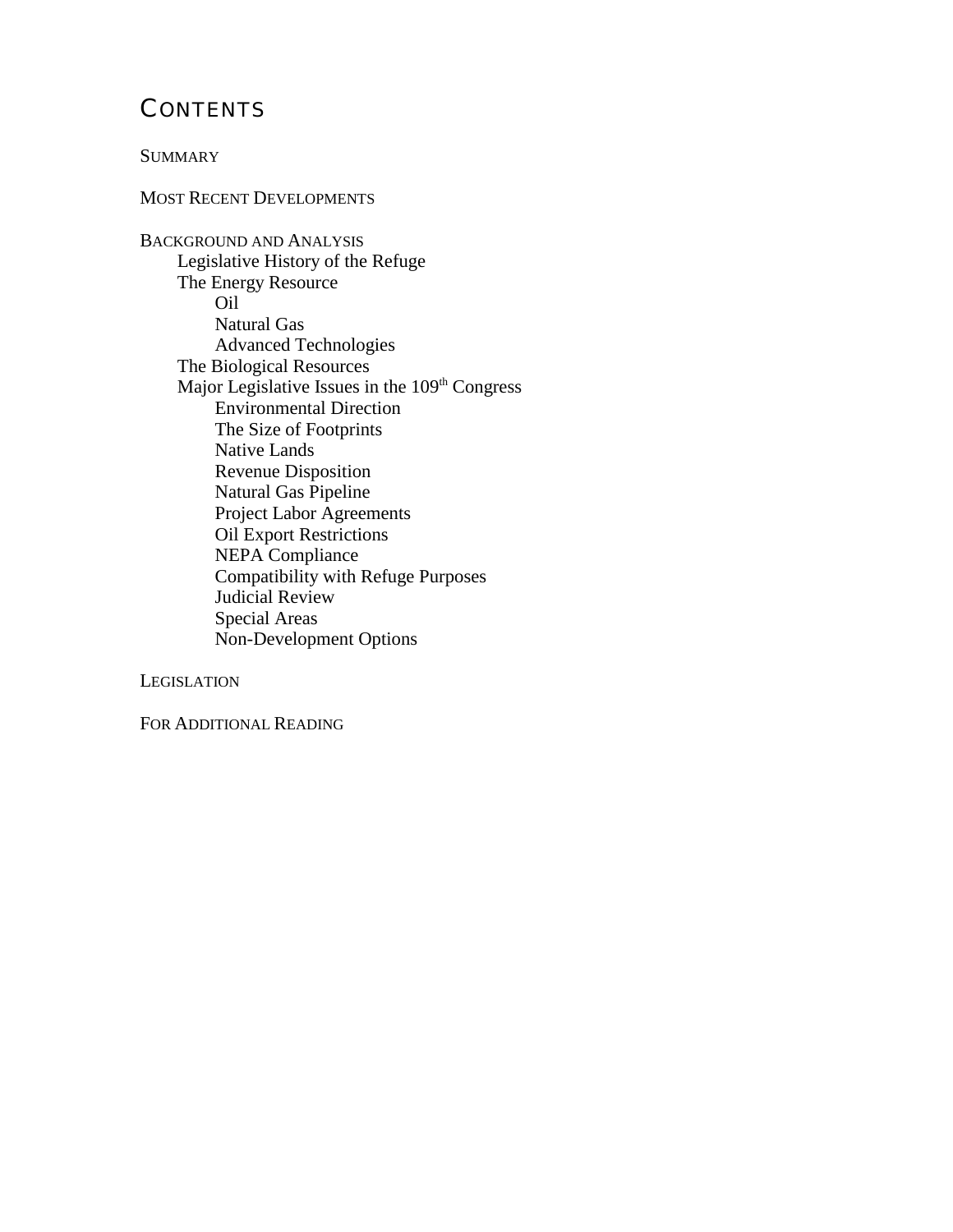# Arctic National Wildlife Refuge (ANWR): Controversies for the 109<sup>th</sup> Congress

# **SUMMARY**

One major element of the energy debate in the  $109<sup>th</sup>$  Congress is whether to approve energy development in the Arctic National Wildlife Refuge (ANWR) in northeastern Alaska, and if so, under what conditions, or whether to continue to prohibit development to protect the area's biological resources, along with its recreational and subsistence values. The Refuge is an area rich in fauna, flora, and commercial oil potential. Sharp increases in prices of gasoline and natural gas from late 2000 to early 2001, followed by terrorist attacks, and increases again in 2004- 2005, have renewed the ANWR debate; however, its development has been debated for more than 40 years. Few onshore U.S. locations stir as much industry interest as the northern area of ANWR. At the same time, few areas are considered more worthy of protection in the eyes of conservation and some Native groups. Current law forbids energy leasing in the Refuge.

On March 9, 2005, the House Budget Committee ordered the FY2006 budget resolution (number not yet available) to be reported; the measure did not contain assumptions regarding ANWR revenues. A day later, the Senate Budget Committee ordered S.Con.Res. 18 to be reported. Its version of the resolution contained instructions to the Committee on Energy and Natural Resources that assumed revenues from the sale of ANWR leases.

In the  $108<sup>th</sup> Congress$ , legislation to open ANWR to development passed the House. The need to overcome a likely filibuster in the Senate led development proponents to attempt to tie ANWR development legislation to the

budget process and reconciliation, where Senate rules do not permit a filibuster. On March 19, 2003, a key amendment by Senator Boxer to the budget resolution passed (52 yeas, 48 nays), preventing development supporters from pursuing a strategy of later attaching ANWR legislation to a reconciliation bill. To avoid a threatened filibuster, most observers believe that tying ANWR legislation to the budget process will again be a key strategy in the  $109<sup>th</sup> Congress.$ 

Development advocates argue that ANWR oil would reduce U.S. energy markets' exposure to crises in the Middle East; boost North Slope oil production; lower oil prices; extend the economic life of the Trans Alaska Pipeline System; and create many jobs in Alaska and elsewhere in the United States. They maintain that ANWR oil could be developed with minimal environmental harm, and that the footprints of development could be limited to a total of 2,000 acres.

Opponents argue that intrusion on this ecosystem cannot be justified on any terms; that economically recoverable oil found (if any) would provide little energy security and could be replaced by cost-effective alternatives, including conservation; and that job claims are overstated. They also maintain that development's footprints, being scattered in many parcels across the landscape, would have a greater impact than is implied by any limit on total acreage. They also argue that past proposals to limit any footprints have not been worded so as to apply to the extensive Native lands in the Refuge, which could be developed if the Arctic Refuge were opened.

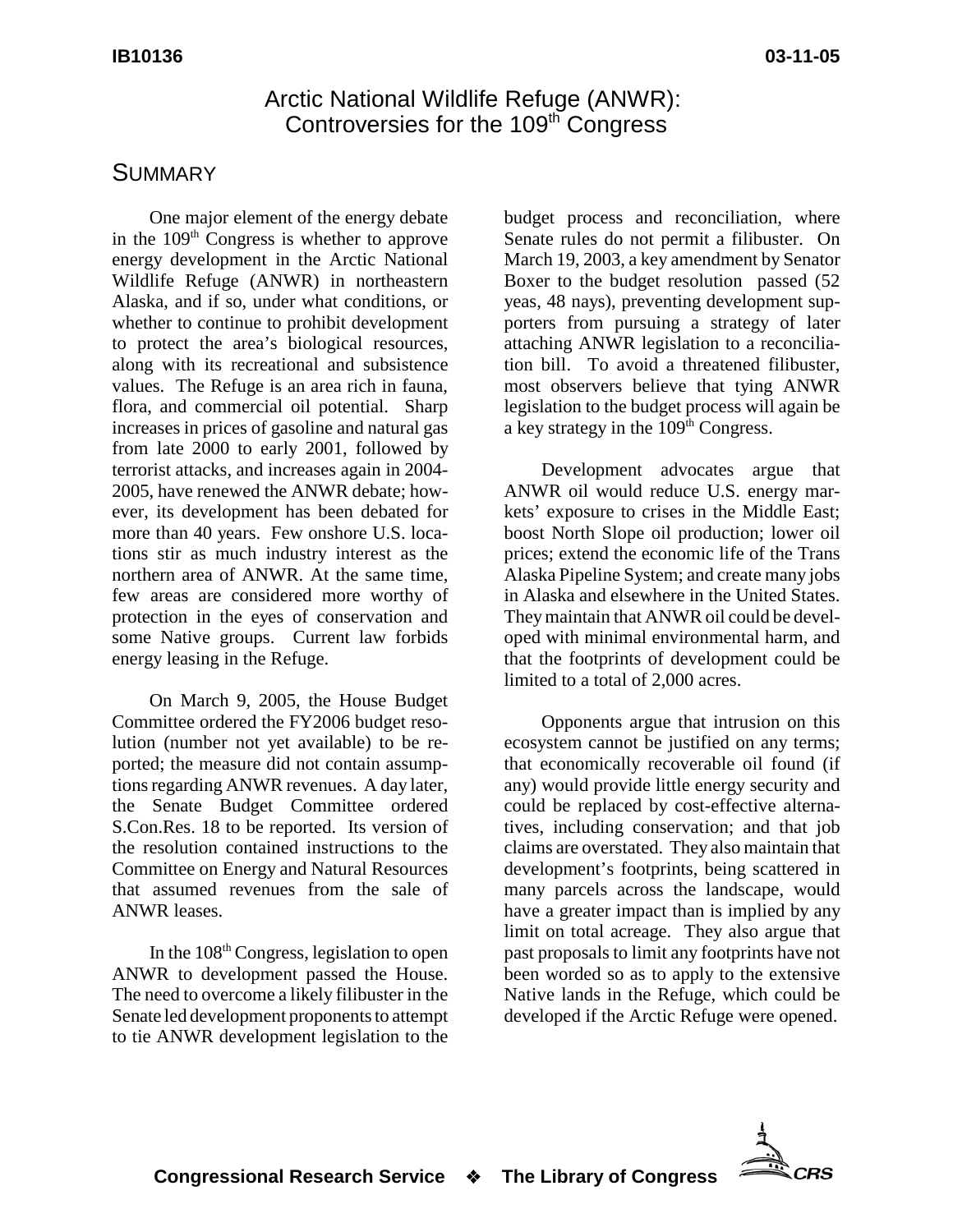# MOST RECENT DEVELOPMENTS

On March 9, 2005, the House Budget Committee ordered the FY2006 budget resolution (number not yet available) to be reported; the measure did not contain assumptions regarding ANWR revenues. A day later, the Senate Budget Committee ordered S.Con.Res. 18 to be reported; its version of the resolution contained instructions to the Committee on Energy and Natural Resources that assumed revenues from the sale of ANWR leases. S.Con.Res. 18 is expected to come to the Senate floor, possibly during the week of March 14. An amendment to strike these instructions is expected, as is a close vote. A markup of an omnibus energy bill, presumably containing an ANWR title, in the House Resources Committee on February 9, 2005, was postponed to an unspecified spring date, despite majority hopes to bring an energy bill to the House floor before the President's Day recess. A bill may be brought up in committee in March.

# BACKGROUND AND ANALYSIS

The Arctic National Wildlife Refuge (ANWR) consists of 19 million acres in northeast Alaska. It is administered by the Fish and Wildlife Service (FWS) in the Department of the Interior (DOI). Its 1.5-million-acre coastal plain is viewed as one of the most promising U.S. onshore oil and gas prospects. According to the U.S. Geological Survey (USGS), the mean estimate of *technically* recoverable oil is 7.7 billion barrels (billion bbl), but there is a small chance that, taken together, the fields on this federal land could hold 10.5 billion bbl of *economically* recoverable oil (at an oil price of about \$35 in 2004 dollars). That level would be nearly as much as the giant field at Prudhoe Bay, found in 1967 on the state-owned portion of the coastal plain west of ANWR, now estimated to have held almost 14 billion bbl of economically recoverable oil. (See "Oil," below, for further discussion.)

The Refuge, especially the nearly undisturbed coastal plain, also is home to a wide variety of plants and animals. The presence of caribou, polar bears, grizzly bears, wolves, migratory birds, and other species in a de facto wilderness has led some to call the area "America's Serengeti." The Refuge and two neighboring parks in Canada have been proposed for an international park, and several species found in the area (including polar bears, caribou, migratory birds, and whales) are protected by international treaties or agreements. The analysis below covers, first, the economic and geological factors that have triggered interest in development, then the philosophical, biological, and environmental quality factors that have generated opposition to it.

The conflict between high oil potential and nearly pristine nature in the Refuge creates a dilemma: should Congress open the area for energy development or should the area's ecosystem continue to be protected from development, perhaps permanently? What factors should determine whether to open the area? If the area is opened, to what extent can damages be avoided, minimized, or mitigated? To what extent should Congress legislate special management of the area if it is developed, and to what extent should federal agencies be allowed to manage the area under existing law?

Basic information on the Refuge can be found in CRS Report RL31278. For legal background, see CRS Report RL31115. State lands on the coastal plain are shown at [http://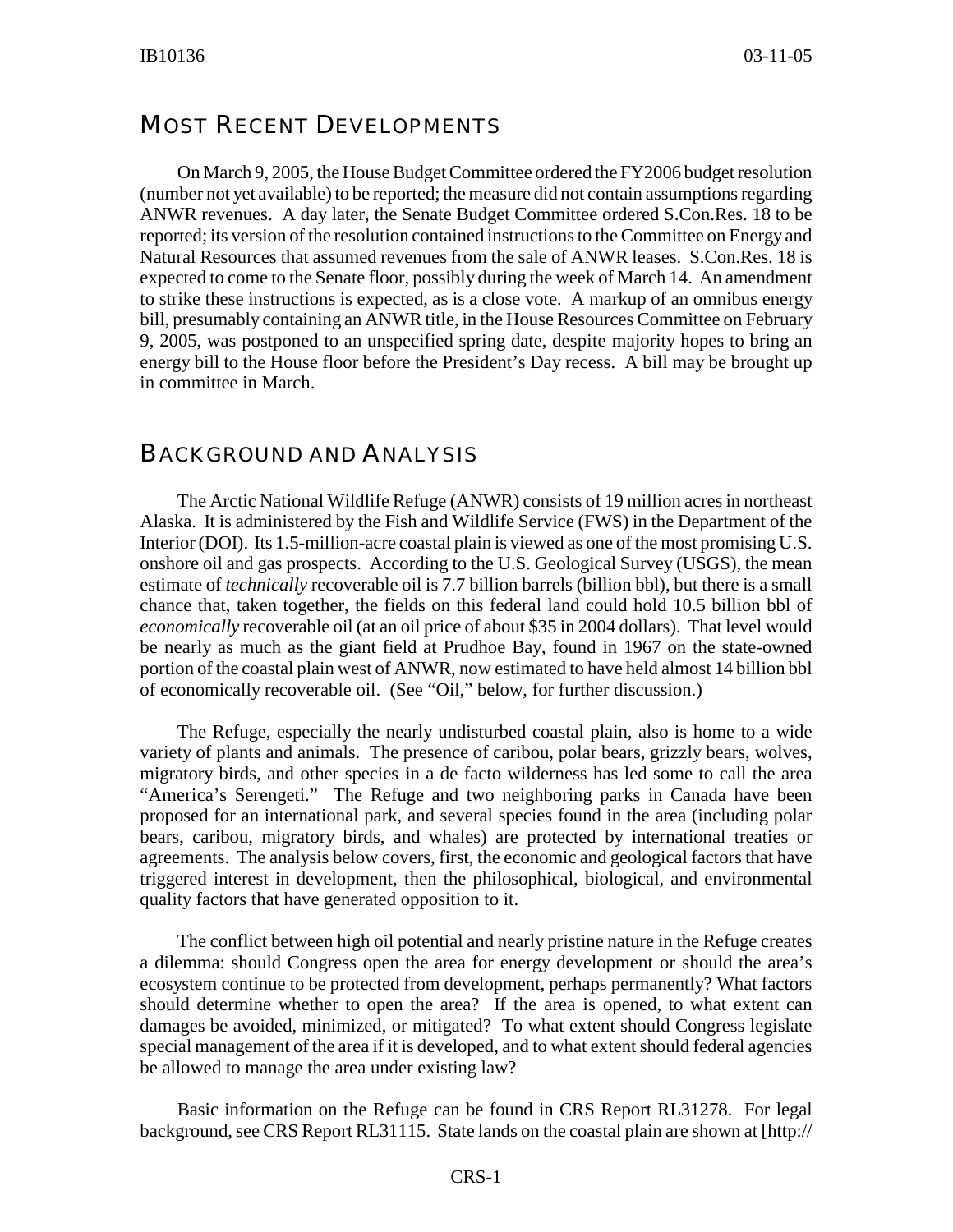www.dog.dnr.state.ak.us/oil/products/maps/maps.htm]. An extensive presentation of development arguments can be found at [http://www.anwr.org], sponsored by a consortium of groups. Opponents' arguments can be found variously at [http://www.alaskawild.org], [http://www.canadianembassy.org/environment/], [http://www.protectthearctic.com/], or [http://www.tws.org/OurIssues/Arctic/index.cfm?TopLevel=Home].

### **Legislative History of the Refuge**

The energy and biological resources of northern Alaska have been controversial for decades, from legislation in the 1970s, to a 1989 oil spill, to more recent efforts to use ANWR resources to address energy needs or to help balance the federal budget. In November 1957, an application for the withdrawal of lands in northeastern Alaska to create an "Arctic National Wildlife *Range*" was filed. The first group actually to propose to Congress that the area become a national wildlife range, in recognition of the many game species found in the area, was the Tanana Valley (Alaska) Sportsmen's Association in 1959. On December 6, 1960, after statehood, the Secretary of the Interior issued Public Land Order 2214 reserving the area as the "Arctic National Wildlife Range."

In 1971, Congress enacted the Alaska Native Claims Settlement Act (ANCSA, P.L. 92- 203) to resolve all Native aboriginal land claims against the United States. ANCSA provided for monetary payments and created Village Corporations that received the surface estate to roughly 22 million acres of lands in Alaska. Village corporations obtained the right to select the surface estate in a certain amount of lands within the National Wildlife Refuge System. Under  $\S 22(g)$  of ANCSA, these lands were to remain subject to the laws and regulations governing use and development of the particular Refuge. Kaktovik Inupiat Corporation (KIC, the local corporation) received rights to three townships along the coast of ANWR. ANCSA also created Regional Corporations which could select subsurface rights to some lands and full title to others. Subsurface rights in Refuges were not available, but selections to substitute for such lands were provided.

The Alaska National Interest Lands Conservation Act of 1980 (ANILCA, P.L. 96-487, 94 Stat. 2371) renamed the Range as the Arctic National Wildlife Refuge, and expanded the Refuge, mostly south and west, to include another 9.2 million acres. Section 702(3) designated much of the original Refuge as a wilderness area, but not the coastal plain. (Newer portions of the Refuge were not included in the wilderness system.) Instead, Congress postponed decisions on the development or further protection of the coastal plain. Section 1002 directed a study of ANWR's "coastal plain" (therefore often referred to as the "1002 area") and its resources to be completed within five years and nine months of enactment. The resulting 1987 report was called the *1002 report* or the Final Legislative Environmental Impact Statement (FLEIS). ANILCA defined the "coastal plain" as the lands on a specified map — language that was later interpreted as excluding most Native lands, even though these lands are *geographically* part of the coastal plain.

Section 1003 of ANILCA prohibited oil and gas development in the entire Refuge, or "leasing or other development leading to production of oil and gas from the range" unless authorized by an act of Congress. (For more history of legislation on ANWR and related developments, see CRS Report RL31278; for legal issues, see CRS Report RL31115. For specific actions, including key votes, from the  $104<sup>th</sup>$  to the  $108<sup>th</sup>$  Congresses, see archived CRS Issue Briefs IB95071 and IB10111, available from the authors.)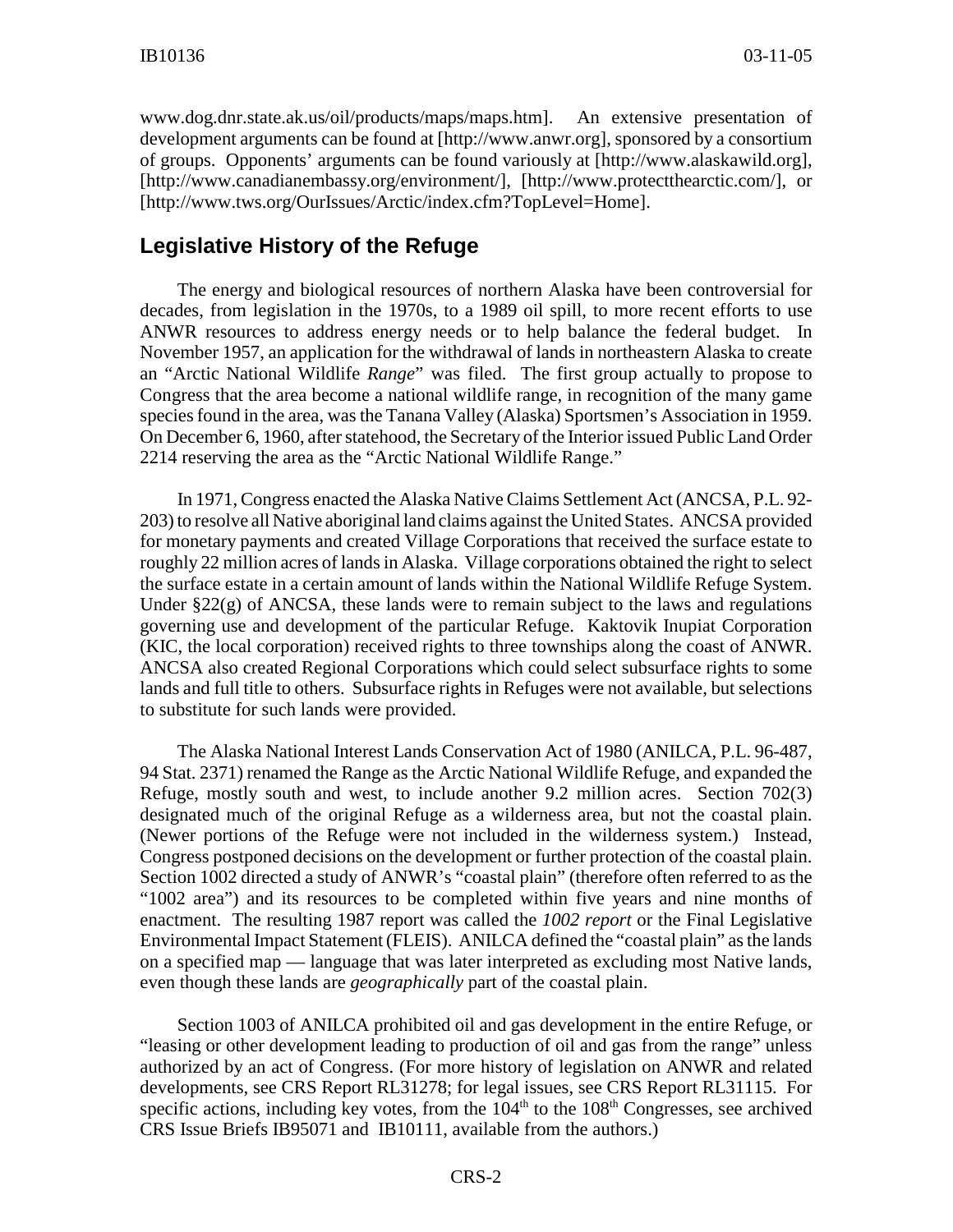# **The Energy Resource**

Parts of Alaska's North Slope reserves, and its geology holds promise for ANWR. The oil-bearing strata extend eastward from structures in the National Petroleum Reserve-Alaska through the Prudhoe Bay field, and may continue into and through ANWR's 1002 area.

**Oil.** Estimates of ANWR oil potential, both old and new, depend upon limited data and numerous assumptions about geology and economics. Recent interest has centered especially on parts of the 1002 area west and north of the Marsh Creek anticline, an area which comprises roughly a third of the 1002 area. (See **Figure 5** in CRS Report RL31278.) The most recent government study of oil and natural gas prospects in ANWR, completed in 1998 by the USGS,<sup>1</sup> found an excellent chance (95%) that at least 11.6 billion bbl of oil are present on federal lands in the 1002 area. (There also is a small chance (5%) that 31.5 billion bbl or more are present. USGS estimates there is an excellent chance (95%) that 4.3 billion bbl or more are technically recoverable (costs not considered), and a small chance (5%) that 11.8 billion bbl or more are technically recoverable. (For comparison, annual U.S. oil consumption from all sources is about 7.5 billion bbl.)

But the amount that would be *economically* recoverable depends on the price of oil. The USGS estimated that, at \$30/bbl in 1996 dollars (about \$35 in 2004 dollars), there is a 95% chance that 3.0 billion bbl or more could be economically recovered and a 5% chance of 10.5 billion bbl or more. Roughly one-third more oil may be under adjacent state waters and Native lands; these areas would be difficult to develop without access through federal land. Crude oil prices have been climbing, and in early March 2005, spot prices ranged from \$50 to \$55 per barrel, or about \$45 in 1996 dollars. However, the Department of Energy projects the price of crude oil to decline by about \$10 in constant dollars between 2004 and  $2010.<sup>2</sup>$ 

Oil prices, geologic characteristics, cash flow, and any transportation constraints would be among the most important factors affecting the development rates and production levels associated with given volumes of oil resources. The U.S. Energy Information Administration estimated that, at a relatively fast development rate, production would peak 15-20 years after the start of development, with maximum daily production rates of roughly 0.015% of the resource. Production associated with a slower rate would peak about 25 years after the start of development, at a daily rate equal to about 0.0105% of the resource. Peak production associated with a technically recoverable resource of 5.0 billion bbl at the faster development rate would be 750,000 bbl per day, roughly 4% of current U.S. petroleum consumption (about 20.5 million bbl per day). (For economic impacts of development, see CRS Report RS21030.)

**Natural Gas.** Large quantities of natural gas are estimated to be in the 1002 area. Being able to sell this gas probably would enhance the commercial prospects of the 1002 area

<sup>&</sup>lt;sup>1</sup> U.S. Dept. of the Interior, Geological Survey, *The Oil and Gas Potential of the Arctic National Wildlife Refuge 1002 Area, Alaska*, USGS Open File Report 98-34 (Washington, 1999). Summary and Table EA4.

<sup>&</sup>lt;sup>2</sup> U.S. Dept. of Energy, Energy Information Administration, "Annual Energy Outlook 2005 (Early Release) — Overview," viewed Dec. 16, 2004, at [http://www.eia.doe.gov/oiaf/aeo/prices.html].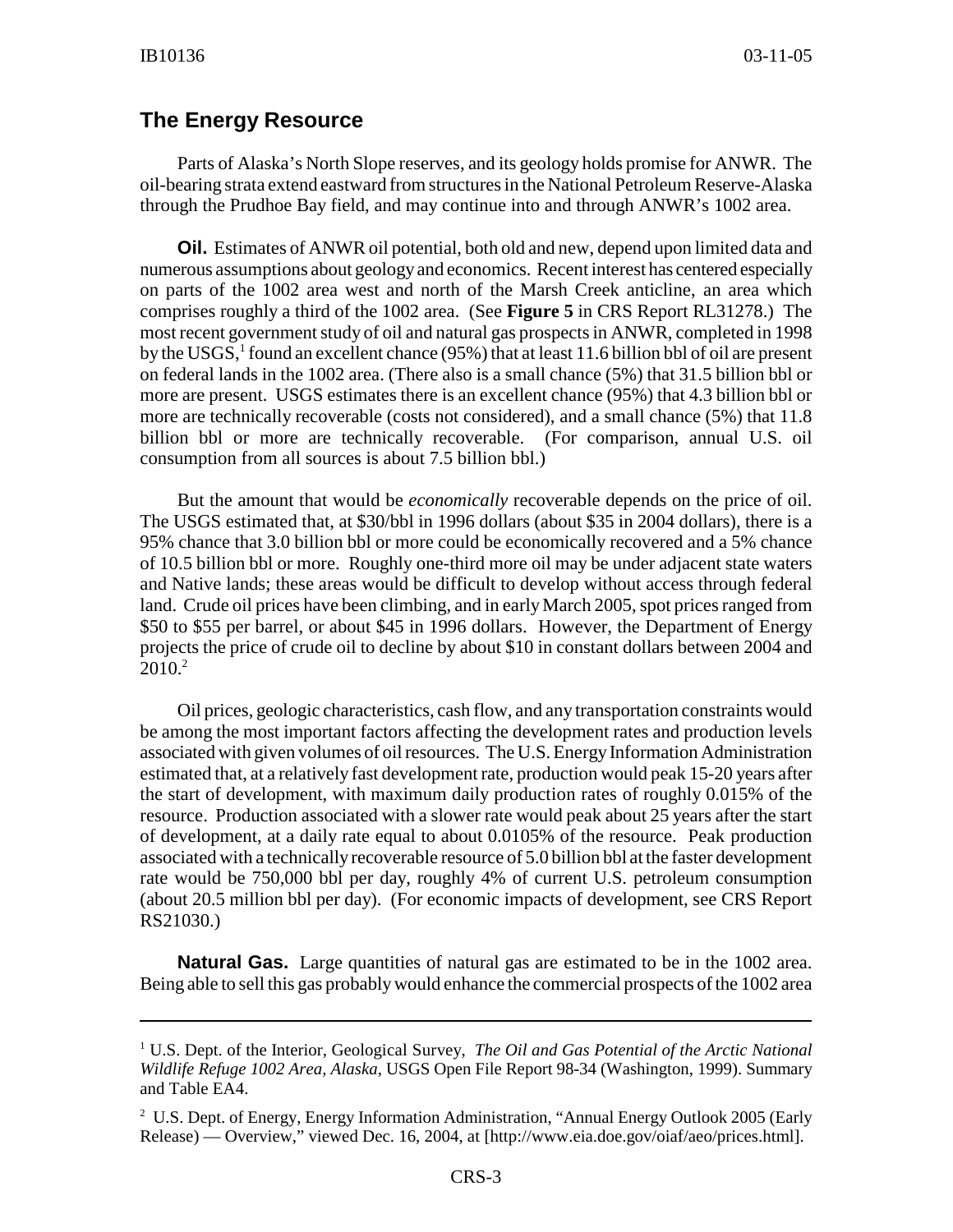and the rest of the North Slope — oil as well as gas. However, as with the abundant natural gas discovered at Prudhoe Bay, there currently is no way to deliver the gas to market. Until recently, pipeline construction costs combined with relatively low natural gas prices precluded serious consideration of pipeline construction. Higher gas prices in the last few years increased interest in the construction of a pipeline to transport natural gas to North American markets — directly and/or via shipment in liquified form in tankers, and Congress acted to facilitate such a pipeline. (See also "Natural Gas Pipeline," below.)

**Advanced Technologies.** As North Slope development has proceeded since the discovery of Prudhoe Bay, oil field operators have developed less environmentally intrusive ways to develop arctic oil, primarily through innovations in technology.

Field exploration has benefitted from new seismic technology. Advanced analytical methods generate high resolution images of geologic structures and hydrocarbon accumulations. More powerful computers allow the manipulation of vastly more data, yielding more precise well locations and, consequently, reduce the number of wells needed to find hydrocarbon accumulations.

Advances in drilling also lessen the footprints of petroleum operations. New drilling bits and fluids and advanced forms of drilling — such as extended reach, horizontal, and "designer" wells — permit drilling to reach laterally far beyond a drill platform, with the current record being seven miles at one site in China. Other advances reduce the space needed for a drilling rig, reduce equipment volume and weight, and lessen the generation of drilling waste. Modules that perform many functions also make production facilities more compact. Production drilling techniques using slim-hole technology such as coiled tubing and multilateral drilling also decrease the footprints, reduce waste, and increase recovery of hydrocarbons per well.

Improved ice-based transportation infrastructure serves remote areas during exploratory drilling on newly developed insulated ice pads. However, for safety reasons, use of ice roads and pads may be limited in the more hilly terrain of the 1002 area; gravel structures could be required for greater safety. Also, warming trends in arctic latitudes have already shortened winter access across the tundra and led to changes in the standards for use of ice roads; if these trends continue, heavy reliance on ice technology could be infeasible. Alternatively, rigid adherence to ice technology (instead of gravel construction) might put some marginal fields out of reach due to the high cost of exploration, development, or operation. And fields that begin with few roads may expand as the field expands.

Because it is held as a model of modern development, the history of the Alpine field, along the border of the National Petroleum Reserve-Alaska (NPRA), is relevant. This field is run by ConocoPhillips and located west of Prudhoe Bay. It is considered a model of "roadless" development, because of the short road connecting the two initial pads, and the lack of connection with the remainder of North Slope development, except in winter via ice road. However, with the recent approval of an additional 5 pads, the expansion of the field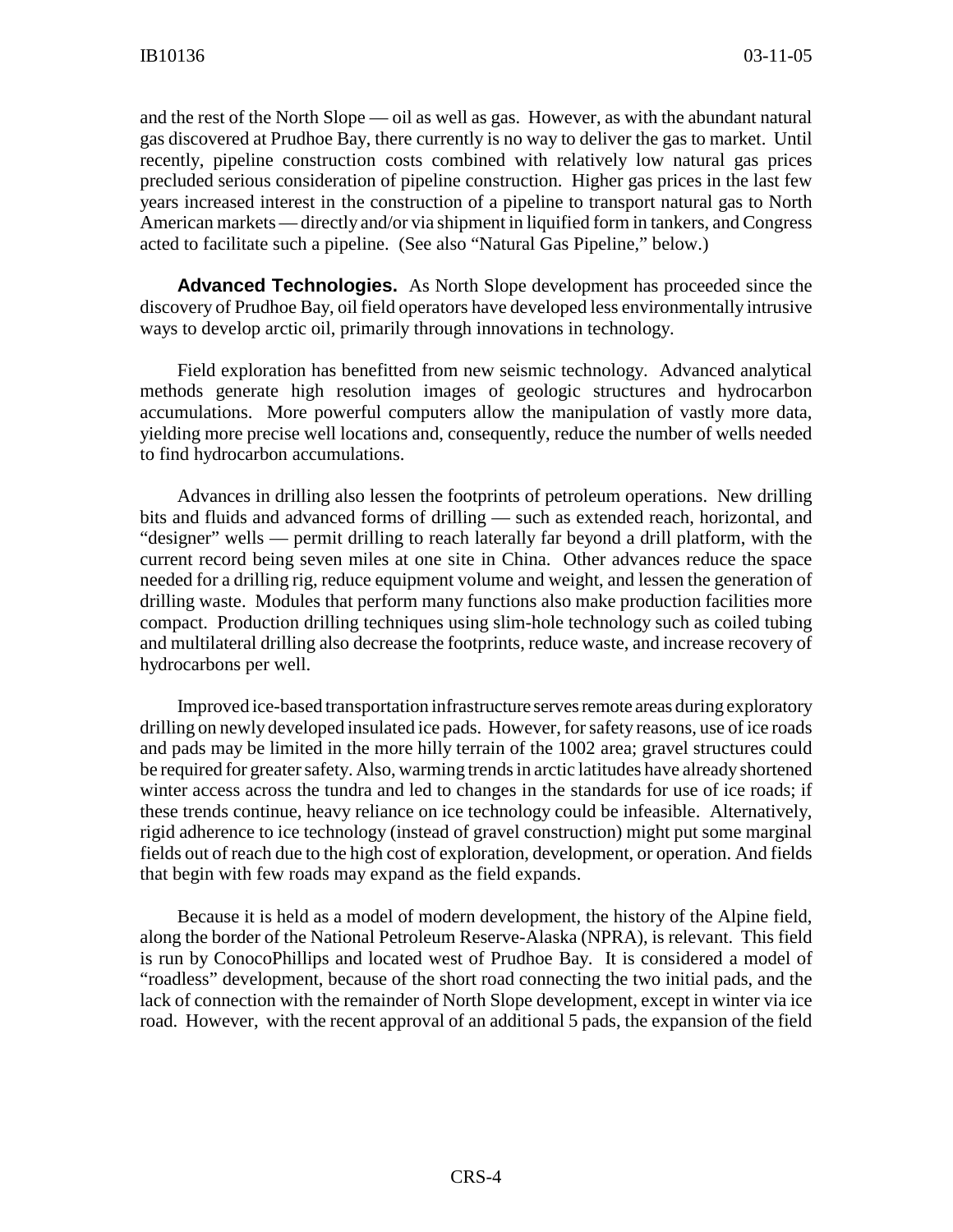will add roughly 27.5 miles of gravel roads to the existing 3 miles of roads, and create 1,845 acres of disturbed soils, including 316 acres of gravel mines or gravel structures.<sup>3</sup>

Approximately 150 miles of roads would be constructed if the field were fully developed. If a similar pattern follows in ANWR development, it is unclear whether energy development could be held indefinitely to a stringent limit on road or other gravel construction and still allow producers to have access to otherwise economic fields.

Proponents of opening ANWR note that these technologies would mitigate the environmental impact of petroleum operations, but not eliminate it. Opponents maintain that facilities of any size would still be industrial sites and would change the character of the coastal plain, in part because the sites would be spread out in the 1002 area and connected by pipelines and (probably) roads. They argue that whether environmental impacts would be minimized would depend in part on the wording of legislation; that there still would be the need for gravel and the scarce water resources of the 1002 area; and that permanent roads, port facilities, and airstrips would follow the initial roadless construction. They further note that spills may occur, and that advanced technologies might not be implemented on Native lands.

A March, 2003 report by the National Academy of Sciences (NAS) highlighted impacts of existing development at Prudhoe Bay on arctic ecosystems. Among the harmful environmental impacts noted were changes in the migration of bowhead whales, in distribution and reproduction of caribou, and in populations of predators and scavengers that prey on birds. NAS noted beneficial economic and social effects of oil development in northern Alaska and credited industry for its strides in decreasing or mitigating environmental impacts. It also said that some social and economic impacts have not been beneficial. The NAS report specifically avoided determining whether any beneficial effects (to certain Alaska residents, or local or national economy, etc.) were outweighed by harmful effects (to other Alaska residents, subsistence resources, the environment, etc.).

#### **The Biological Resources**

The FLEIS rated the Refuge's biological resources highly: "The Arctic Refuge is the only conservation system unit that protects, in an undisturbed condition, a complete spectrum of the arctic ecosystems in North America" (p. 46). It also said "The 1002 area is the most biologically productive part of the Arctic Refuge for wildlife and is the center of wildlife activity" (p. 46). The biological value of the 1002 area rests on the intense productivity in the short arctic summer; many species arrive or awake from dormancy to take advantage of this richness, and leave or become dormant during the remainder of the year. Caribou have long been the center of the debate over the biological impacts of Refuge development, but other species have also been at issue. Among the other species most frequently mentioned are polar bears, musk oxen, and the 135 species of migratory birds that breed or feed there.

<sup>&</sup>lt;sup>3</sup> See Figure 2.4.6-1, Alternative F, Preferred Alternative, in Alpine Satellite Development Plan Environmental Impact Statement, Appendix 3, and p. S-8, S-19, and S-30 of Summary, available at [http://www.alpine-satellites-eis.com/alpeis.nsf/?Open], visited on Dec. 13, 2004. Figures given here do not represent full development of the field over the next 20 years.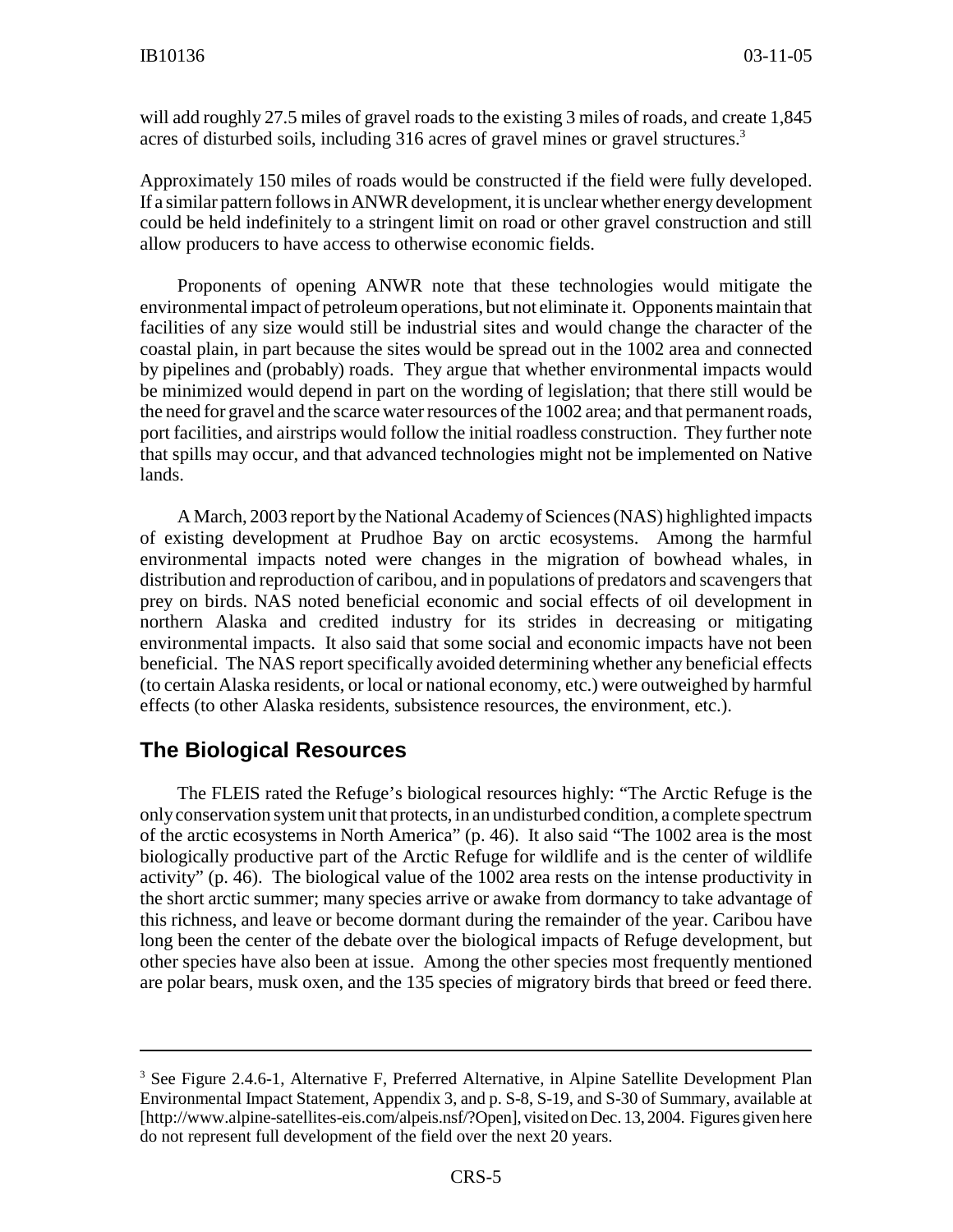The Porcupine Caribou Herd (PCH) calves in or near the 1002 area in most years, and winters south of the Brooks Range in Alaska or Canada; it is the subject of a 1987 executive Agreement Between the United States and Canada on the Conservation of the Porcupine Caribou Herd. The Porcupine Caribou Management Board estimated the herd at 123,000 in 2001 (the most recent year available), but caribou population numbers fluctuate markedly. In both countries, it is an important food source to Native people and others — especially since other meat is either expensive or unavailable.

When cows are slowed by late thaws or heavy snows, they may not reach the 1002 area before calving. In the narrow coastal plain of the 1002 area, displacement to the south puts calving in or near the Brooks Range, where bears, golden eagles, and wolves (all calf predators) are more abundant; it could also force newborn calves to attempt to ford swollen rivers. In 2000, heavy snowfall delayed cows in reaching the 1002 area, and certain calf survival statistics were the lowest ever recorded. The reduced calving success highlighted the importance of the herd's use of the 1002 area.

Some scientists cite studies that show a reduction in density of cows with calves near roads and developed areas around Kuparuk (e.g., Nellemann and Cameron, 1998). They fear that development and production in the 1002 area could cause cows to calve in less desirable locations or prevent the herd's access to sites providing relief from voracious insects. The preferred calving area for the PCH is more confined than for the herd around Prudhoe Bay and vicinity, and nearby similar habitat may not be available to PCH cows.

Based on the Prudhoe Bay experience, it appears that individual animals, especially adult males, habituate to the disturbance, and sometimes seek out gravel pads and roads for insect relief. However, cows with young calves appear to be more sensitive, and avoid roads and other human disturbance for distances of a mile or more. As a result, the presence (or absence) of roads, gravel mines, drill pads, pipelines and other footprints of development could limit the caribou cows' access to portions of a preferred calving area or insect relief areas during this early phase of calf development. If the gravel road network follows the Alpine scenario and becomes more extensive over time, due to terrain, scattered discoveries, need for economical access, or changing climate conditions, then displacement could increase, forcing cow/calf pairs to less favorable areas.

An updated assessment of the array of biological resources in the coastal plain was published in 2002 by the Biological Research Division of USGS.<sup>4</sup> The report analyzed new information about caribou, musk oxen, snow geese and other species in the Arctic Refuge, and concluded that development impacts would be significant. A follow-up memo by one of the authors to the director of USGS clarified that if development were restricted to the western portion of the refuge (an option that was being considered by the Administration), the PCH would not be affected during the early calving period, since the herd is not normally found in the area at that time.<sup>5</sup> Any impacts that might occur when the herd subsequently moves into the area were not discussed in the memo.

<sup>4</sup> U.S. Dept. of the Interior, Geological Survey, *Arctic Refuge Coastal Plain Terrestrial Wildlife Research Summaries*, Biological Science Report, USGS/BRD/BSR-2002-0001. 75 p.

<sup>&</sup>lt;sup>5</sup> Griffith, Brad, Memorandum to Director, USGS, "Evaluation of additional potential development scenarios for the 1002 Area of the Arctic National Wildlife Refuge," April 4, 2002. 2 p.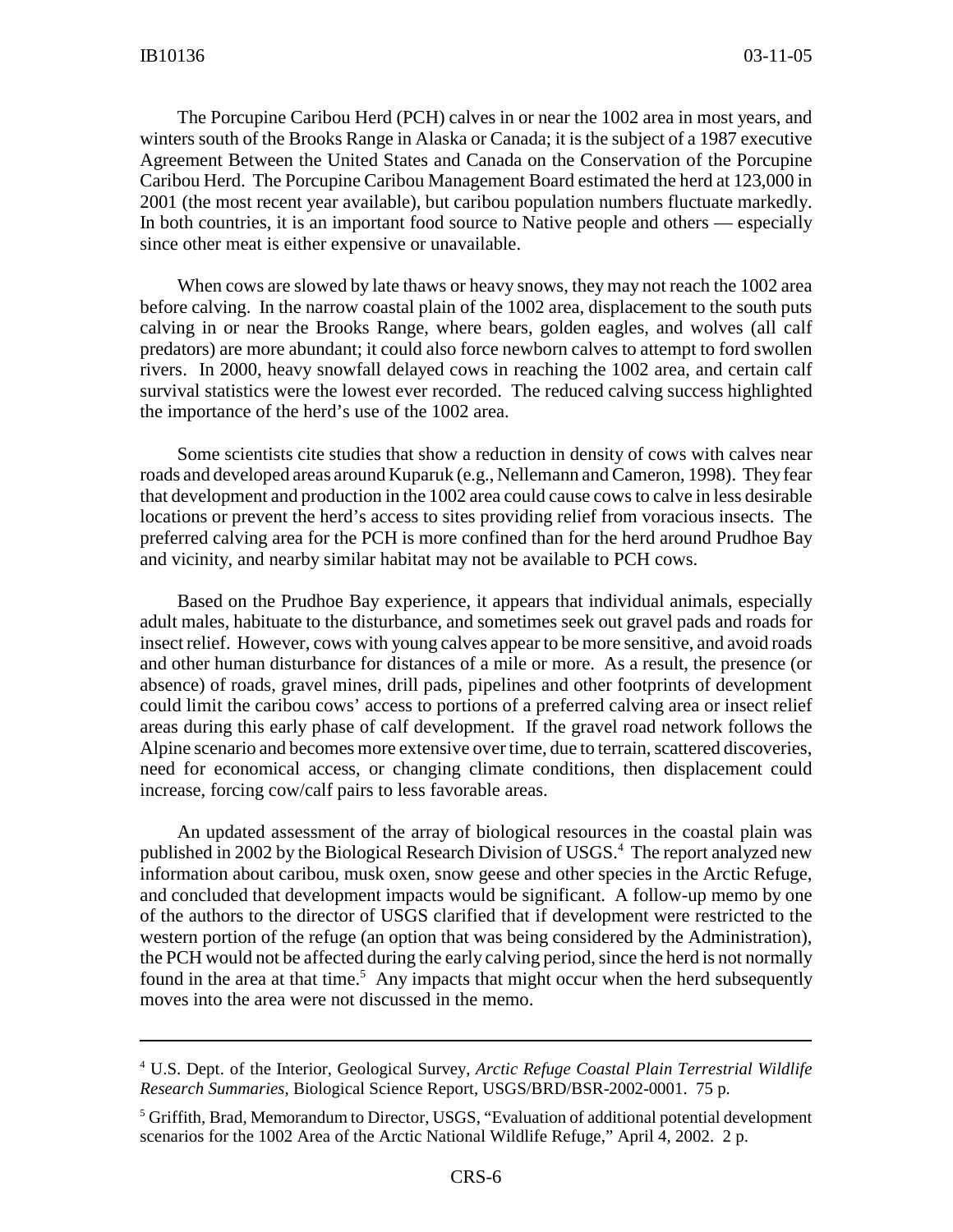Effects on polar bear dens in the Refuge have also been an issue. Modern winter exploration technology, while an improvement over the environmental impacts of previous technologies in many respects, would be more likely to affect polar bears' winter dens, or conversely, the mitigation required to protect bear dens could increase the cost of exploration, development, and production. Polar bears are the subject of the international Agreement on the Conservation of Polar Bears, to which the United States is a party. Musk oxen, snow geese, and other species have also been featured in the ANWR debate. (For more about these species, see CRS Report RL31278.)

In a larger context, many opponents of development see the central issue as whether the area should be maintained as an intact ecosystem — off limits to development — not whether development can be accomplished in an environmentally sound manner. In terms that emphasize deeply held values, supporters of wilderness designation argue that few places as untrammeled as the 1002 area remain on the planet, and fewer still on the same magnificent scale. Any but the most transitory intrusions (e.g., visits for recreation, hunting, fishing, subsistence use, research) would, in their view, damage the "sense of wonder" they see in the area. The mere knowledge that a pristine place exists, regardless of whether one ever visits it, can be important to those who view the debate in this light.

# **Major Legislative Issues in the 109th Congress**

Some of the issues that have been raised most frequently in the current ANWR debate are described briefly below. In addition to the issue of whether development should be permitted at all, key aspects of the current debate include restrictions that might be specified in legislation, including the physical size, or footprints, of development; the regulation of activities on Native lands; the disposition of revenues; labor issues; oil export restrictions; compliance with the National Environmental Policy Act, and other matters. (References below to the "Secretary" refer to the Secretary of the Interior, unless stated otherwise.) The analysis below describes features of recent congressional debate on ANWR development that seem likely to recur in the 109<sup>th</sup> Congress.

**Environmental Direction.** If Congress authorizes development, it could address environmental matters in several ways. Congress could impose a higher standard of environmental protection because the 1002 area is in a national wildlife refuge or because of the fragility of the arctic environment, or it could legislate a lower standard to facilitate development. The choice of administering agency and the degree of discretion given to it could also affect the approaches to environmental protection. For example, Congress could make either FWS or BLM the lead agency. It could include provisions requiring use of "the best available technology" or "the best commercially available technology" or some other general standard. Congress could also limit judicial review of some or all of a development program, including standards and implementation.

*Regulations, Stipulations, and Other Issues.* Congress could also leave environmental protection largely up to the administering agency — to be accomplished through regulations, or through lease stipulations. The former require public notice and comment, while the latter do not involve public participation, and may provide fewer public enforcement options. Other issues could include regulating the use of gravel and water resources essential for oil exploration and development; limitations on miles of roads or other surface occupancy; the adequacy of existing pollution standards; prevention and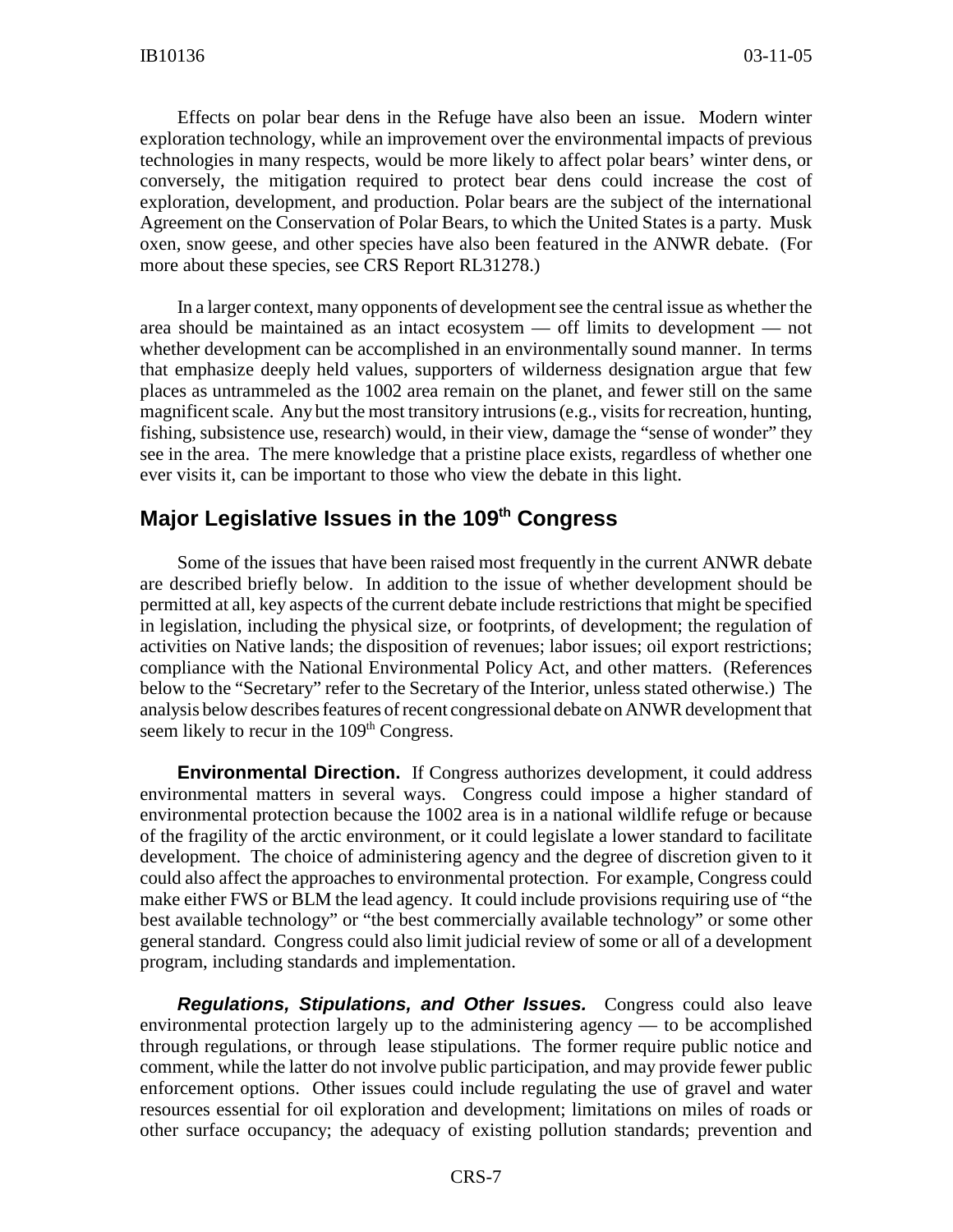treatment of spills; the adequacy of current environmental requirements; and aircraft overflights.

**The Size of Footprints.** Newer technologies permit greater consolidation of leasing operations, which tends to reduce the environmental impacts of development. On this issue, the debate in Congress has focused on the size of the footprints in the development and production phases of energy leasing. The term *footprint* does not have a universally accepted definition, and therefore the types of structures falling under a "footprint restriction" are arguable (e.g., whether to include roads, gravel mines, port facilities, etc.). (See CRS Report RL32108, *North Slope Infrastructure and the ANWR Debate*, for a description of development features on the North Slope.) In addition, it is unclear whether structures on Native lands would be included under any provision limiting footprints.

Development advocates have emphasized the acreage of surface disturbance, while opponents have emphasized the dispersal of not only the structures themselves but also their impacts over much of the 1.5 million acres of the 1002 area. One single facility of 2,000 acres (3.1 square miles, a limit supported by some development advocates) would not permit full development of the 1002 area. Instead, full development of the 1002 area would require that facilities, even if limited to 2,000 acres in total surface area, be widely dispersed. Dispersal is necessary due to the limits of lateral (or extended reach) drilling: the current North Slope record for this technology is 4 miles. If that record were matched on all sides of a single pad, at most about 4% of the Coastal Plain could be developed from that pad. Even if the current world record (7 miles) were matched, only about 11% of the 1002 could be accessed from a single compact 2,000-acre facility.

In the  $107<sup>th</sup>$  and  $108<sup>th</sup>$  Congresses, identical floor amendments on this subject were offered in House floor consideration of ANWR development titles. (See archived CRS Issue Brief IB10111, available from the authors, for other details of the bills.) The House bills (see  $\S 30407(a)(3)$  in H.R. 6 of the 108<sup>th</sup> Congress) would have required, "consistent with the provisions of section 30403" (which included ensuring receipt of fair market value), that the Secretary administer the leasing program to "ensure that the maximum amount of surface acreage covered by production and support facilities, including airstrips and any areas covered by gravel berms or piers for the support of pipelines, does not exceed 2,000 acres on the Coastal Plain." The terms used were not defined in the bill, nor discussed in the committee report, and therefore the range of structures covered by the restriction was arguable (e.g., whether roads, gravel mines, causeways, and water treatment plants would be included under this provision). Nor was there clarification on potential conflicts between requiring receipt of fair market value and the acreage limitation. The latter could be a significant issue, since marginal energy resources might not be developed if an acreage limitation were inclusively defined in regulation or tightly enforced. Floor debate focused on the extent to which the facilities would be widely distributed around the Refuge. In addition, Native lands did not appear to be limited by this provision. (See "Native Lands," below.)

**Native Lands.** ANCSA resolved aboriginal claims against the United States by (among other things) creating Village Corporations that could select lands to which they could hold the surface estate, and Regional Corporations that could select surface and subsurface rights as well. The surface lands (originally approximately three townships) selected by Kaktovik Inupiat Village (KIC) are along the coastal plain of ANWR, but were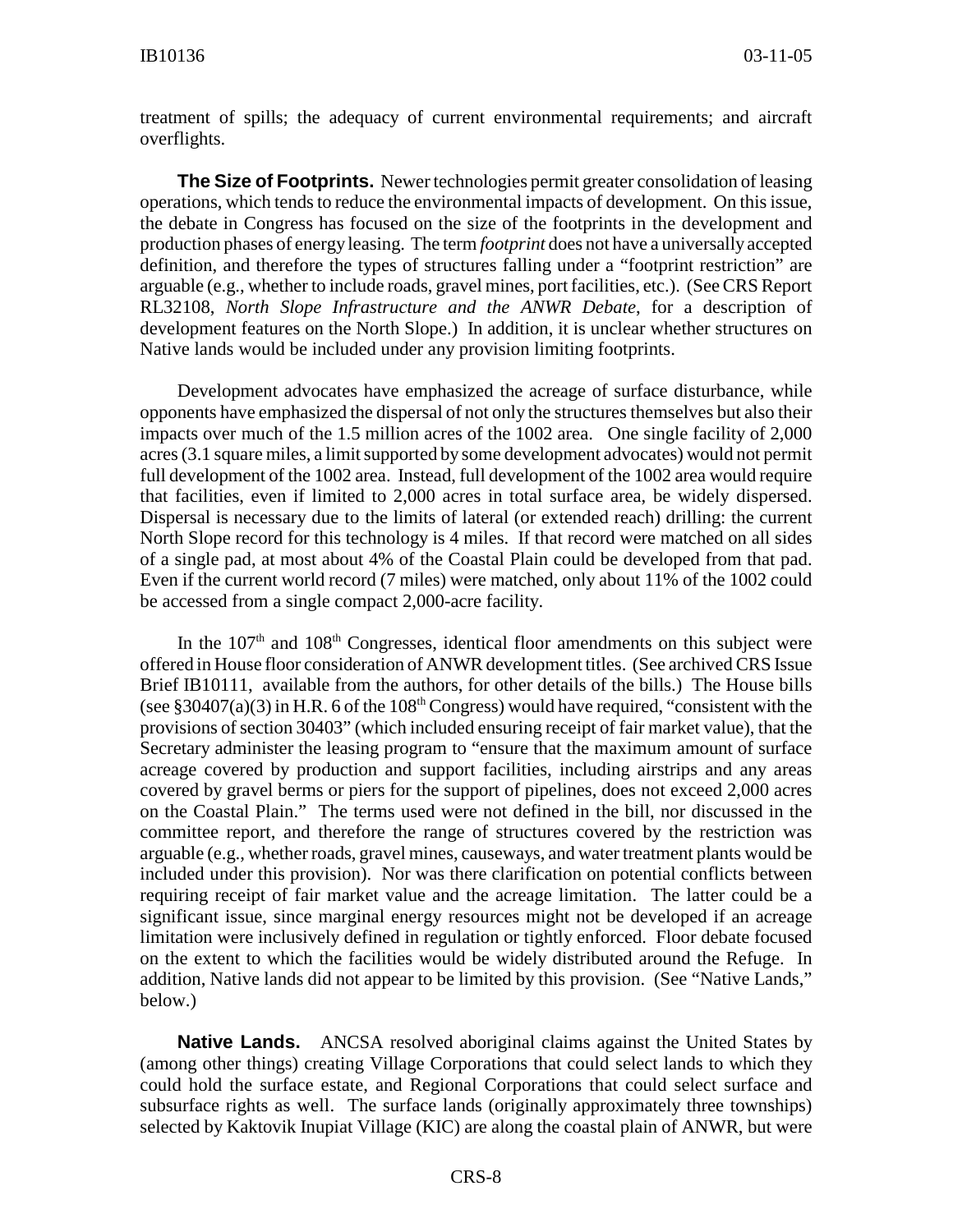administratively excluded from being considered as within the "1002 Coastal Plain." These lands and a fourth township that is within the defined Coastal Plain (these four totaling approximately 92,000 acres) are all within the Refuge and subject to its regulations. The Arctic Slope Regional Corporation (ASRC) obtained subsurface rights beneath the KIC lands pursuant to a 1983 land exchange agreement. In addition, there are currently more than 10,000 acres of conveyed and individually owned Native allotments in the 1002 area that are not subject to its regulations. Were oil and gas development authorized for the federal lands in the Refuge, development would then be allowed or become feasible on the more than 100,000 acres of Native lands, arguably free of any acreage limitation applying to development on the federal lands. The extent to which the Native lands could be regulated to protect the environment is uncertain, given the status of allotments and some of the language in the 1983 Agreement with ASRC. (See also CRS Report RL31115, *Legal Issues Related to Proposed Drilling for Oil and Gas in the Arctic National Wildlife Refuge*.)

**Revenue Disposition.** Another issue that has arisen during debates over leasing in ANWR is disposition of possible revenues — whether Congress may validly provide for a disposition of revenues formula other than the 90% federal - 10% state split mentioned in the Alaska Statehood Act. A court in *Alaska v. United States* (35 Fed. Cl. 685, 701 (1996)) has indicated that the language in the Statehood Act means that Alaska is to be treated like other states for federal leasing conducted under the Mineral Leasing Act (MLA), which contains (basically) a 90%- 10% split. However, Congress can establish a non-MLA leasing regimen — for example, the separate leasing arrangements that govern the National Petroleum Reserve-Alaska, where the revenue sharing formula is 50/50. Past bills have not always been clear on this issue.

A number of previous ANWR bills have specified the disposition of the federal portion of the revenues. Among the spending purposes have been federal land acquisition, energy research, and federal assistance to local governments in Alaska to mitigate the impact of energy development. Amounts would have been either permanently or annually appropriated. In the latter case, there would be little practical distinction between annually appropriating funds based on ANWR revenues and annually appropriating funds from the General Treasury. If there is no particular purpose specified for leasing revenues, the resulting revenues would be deposited in the Treasury where they would be available for any general government use.

**Natural Gas Pipeline.** Construction of a natural gas pipeline from Alaska to other North American markets entails a routing decision and risk. Congressional debate during the past few years concerned both. In P.L. 108-324, Division C (part of an appropriations bill for Military Construction), Congress facilitated construction of the pipeline and specified that the route chosen must not traverse the Beaufort Sea nor enter Canada above 68 degrees north latitude — a route that bypasses gas reserves in far northwest Canada. As for risk, both the House and the Senate energy bills provided a loan guarantee not to exceed 80% of the total capital cost of the project, nor to exceed \$18 billion indexed for inflation, whereas only the Senate bill had a tax credit mechanism that effectively would guarantee a minimum price for natural gas transported through the pipeline. The final legislation, included a loan guarantee, but not a tax credit. Canadian energy interests opposed a production tax credit, which would likely have given Alaskan producers a price advantage over Canadian producers. Canadian interests are moving to build a pipeline from the area bypassed by the congressionally-mandated route.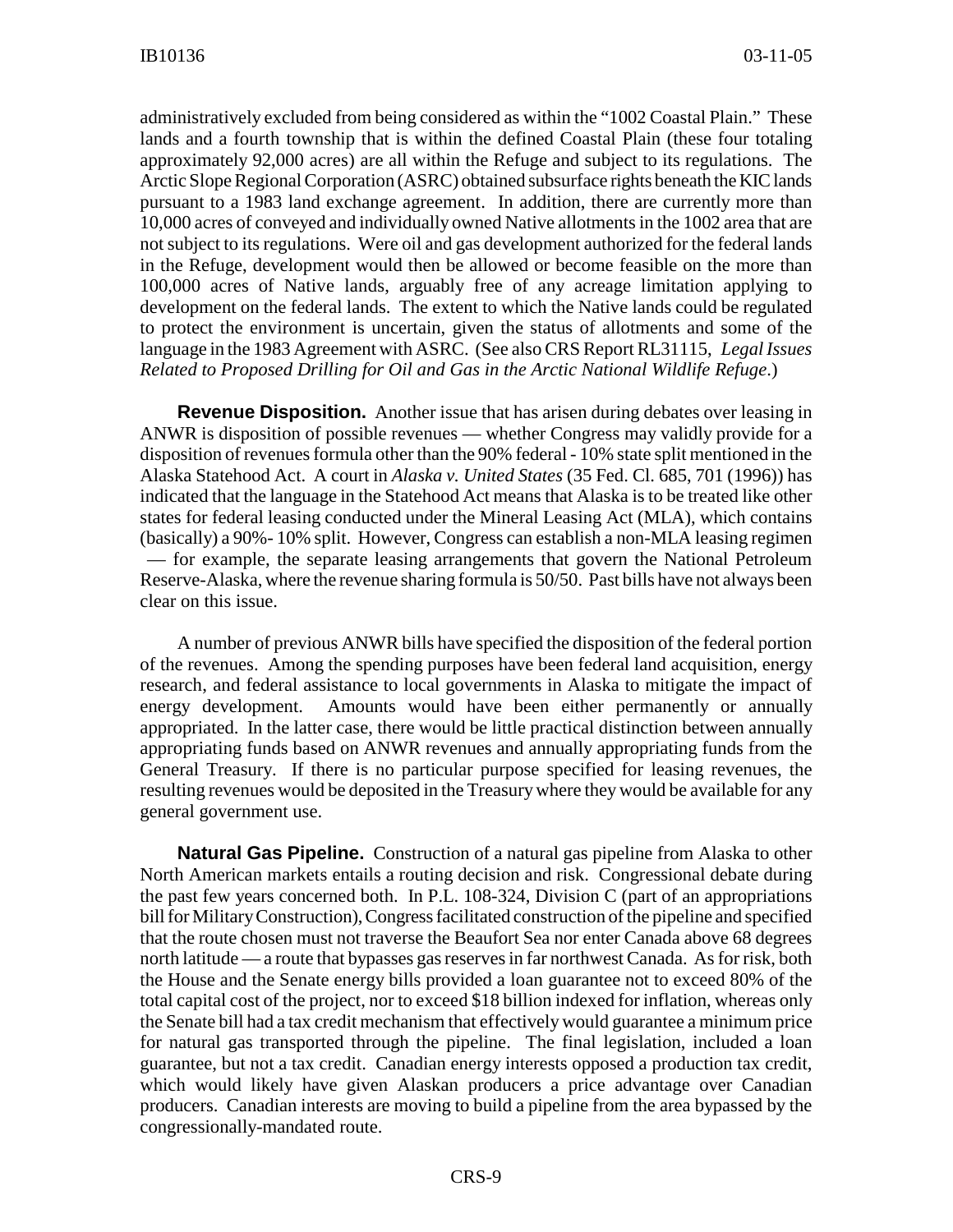**Project Labor Agreements.** A recurring issue in federal and federally-funded projects is whether project owners or contractors should be required, by agreement, to use union workers. Project labor agreements (PLAs) are agreements between a project owner or main contractor and the union(s) representing the craft workers for a particular project that establish the terms and conditions of work that will apply for the particular project. The agreement may also specify a source (such as a union hiring hall) to supply the craft workers. Typically, the agreement is binding on all project contractors and subcontractors, and specifies wage rates and benefits, discusses procedures for resolving labor and jurisdictional disputes, and includes a no-strike clause. Proponents argue that PLAs ensure a reliable, efficient labor source and help keep costs down. Construction and other unions and their supporters strongly favor PLAs because they believe that PLAs help ensure access for union members to federal and federally funded projects. Nonunion firms and supporters believe that PLAs unfairly restrict their access to those projects. Opponents say that PLAs inflate costs and reduce competition. There is little independent information to sort out the conflicting assertions and show whether PLAs contribute to lower or higher project costs.

**Oil Export Restrictions.** Export of North Slope oil in general, and any ANWR oil in particular, has been an issue, beginning at least with the authorization of the Trans Alaska Pipeline System (TAPS) and continuing into the current ANWR debate. Much of the pipeline's route is on federal lands and the Mineral Leasing Act of 1920 prohibits export of oil transported through pipelines granted rights-of-way over federal lands (16 U.S.C. §185(u)). The Trans-Alaska Pipeline Authorization Act (P.L. 93-153, 43 U.S.C.§1651 et seq.) specified that oil shipped through it could be exported but only under restrictive conditions. Subsequent legislation strengthened the TAPS export restrictions further.<sup>6</sup> Oil shipments through the pipeline increased as North Slope development grew through the late 1980s. With exports effectively banned, much of this oil went to the West Coast; the rest was shipped to the Gulf Coast through Panama.

In the early to mid-1990s, California and federal offshore production, North Slope oil, and imports combined to produce large crude oil supplies relative to demand. California prices fell below those in other states, causing complaints from California and North Slope producers. By 1995, three or four years of low world oil prices and relative calm in the Mideast had reduced concern about petroleum. These factors created pressure to change the law. On November 28, 1995, P.L. 104-58 (109 Stat. 557) was enacted; Title II amended the Mineral Leasing Act to provide that oil transported through the Pipeline may be exported unless the President finds, after considering stated criteria, that exports are *not* in the national interest. The President may impose terms and conditions, and authority to export may be modified or revoked. Beginning with 36,000 bbl/day in 1996, North Slope exports rose to a peak of 74,000 bbl/day in 1999, representing 7% of North Slope production. North Slope oil exports ceased voluntarily in May 2000. Any exports since then have been minimal.

If Congress wished to limit export of any oil from the 1002 area, it might apply the restriction to oil transported through TAPS. However, if current warming trends in the Arctic continue, oil shipment via tanker could become practical. If crude oil prices provided

<sup>6</sup> Energy Policy and Conservation Act of 1975 (P.L. 94-163), 1977 amendments to the Export Administration Act (P.L. 95-52; P.L. 95-223), and Export Administration Act of 1979 (P.L. 96-72).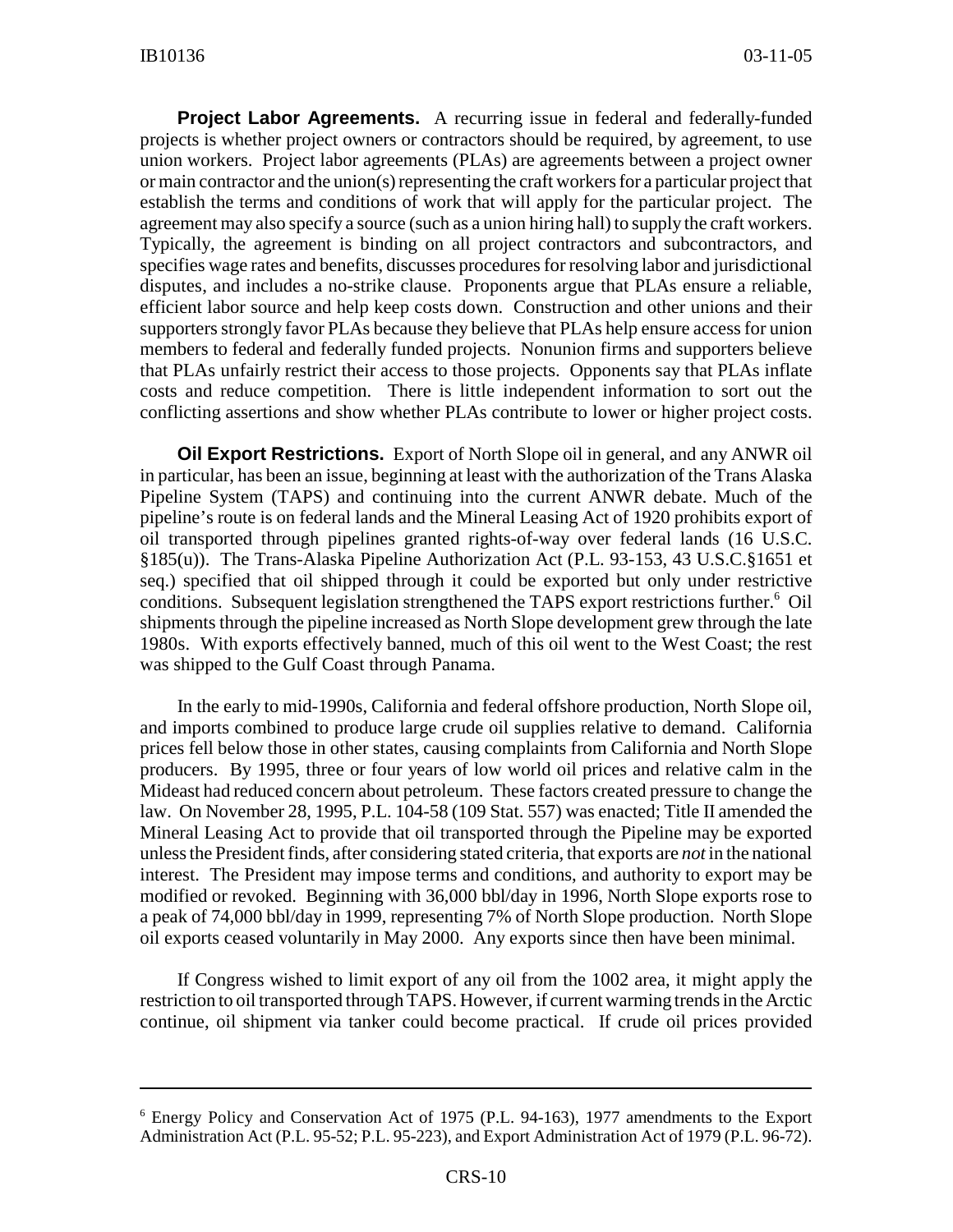sufficient incentive for such shipments, an export ban that applies only to oil transported through TAPS would not be sufficient to prevent export of any ANWR oil.

**NEPA Compliance.** The National Environmental Policy Act of 1969 (NEPA, P.L. 91-190; 43 U.S.C. §§4321-4347) requires the preparation of an environmental impact statement (EIS) to examine major federal actions with significant effects on the environment, and to provide public involvement in agency decisions. The last full EIS examining the effects of leasing development in ANWR was completed in 1987, and some observers assert that a new EIS is needed to support development now. NEPA requires an EIS to analyze an array of alternatives, including a "no action" alternative. Some development supporters would like to see the process truncated, in light of past analyses and to hasten production. Opponents of energy development argue that the 18-year gap since the last analysis necessitates a thorough update, and stress the flaws they found in the 1987 FLEIS.

**Compatibility with Refuge Purposes.** Under current law for the management of national wildlife refuges (16 U.S.C.§668dd), and under 43 C.F.R. §3101.5-3 for Alaskan refuges specifically, an activity may be allowed in a refuge only if it is compatible with the purposes of the particular Refuge and with those of the Refuge System as a whole. Several earlier bills "deemed" that the oil and gas leasing program and activities in the coastal plain are compatible with the purposes for which the ANWR was established and that no further findings or decisions were required to implement this determination. Such language appeared to answer the compatibility question and to eliminate the usual compatibility determination processes. The extent of leasing "activities" that might be included as compatible is debatable and arguably might encompass necessary support activities, such as construction and operation of port facilities, staging areas, and personnel centers.

**Judicial Review.** Leasing proponents urge that any ANWR leasing program be put in place promptly and argue that expediting, curtailing, or prohibiting judicial review may be desirable to achieve that goal. Judicial review can be expedited through procedural changes such as reducing the time limits within which suits must be filed, by avoiding some level of review, by curtailing the scope of the review, or by increasing the burden imposed on challengers. In the past, bills before Congress have combined various elements.

**Special Areas.** Some have supported setting aside certain areas in the coastal plain for protection of their ecological or cultural values. This could be done by designating the areas specifically in legislation, or by authorizing the Secretary to set aside areas to be selected after enactment. The FLEIS identified four special areas which together total more than 52,000 acres. The Secretary could be required to restrict or prevent development in these areas or any others that may seem significant, or to select among areas if an acreage limitation on such set-asides is imposed.

**Non-Development Options.** Several options are available to Congress that would either postpone or forbid development, unless Congress were to change the law. These options include allowing exploration only, designating the 1002 area as wilderness, and taking no action. Some have argued that the 1002 area should be opened to exploration first, before a decision is made on whether to proceed to leasing. Those with this view hold that with greater certainty about any energy resources in the area, a better decision could be made about opening some or all of the 1002 area for leasing. This idea has had little support over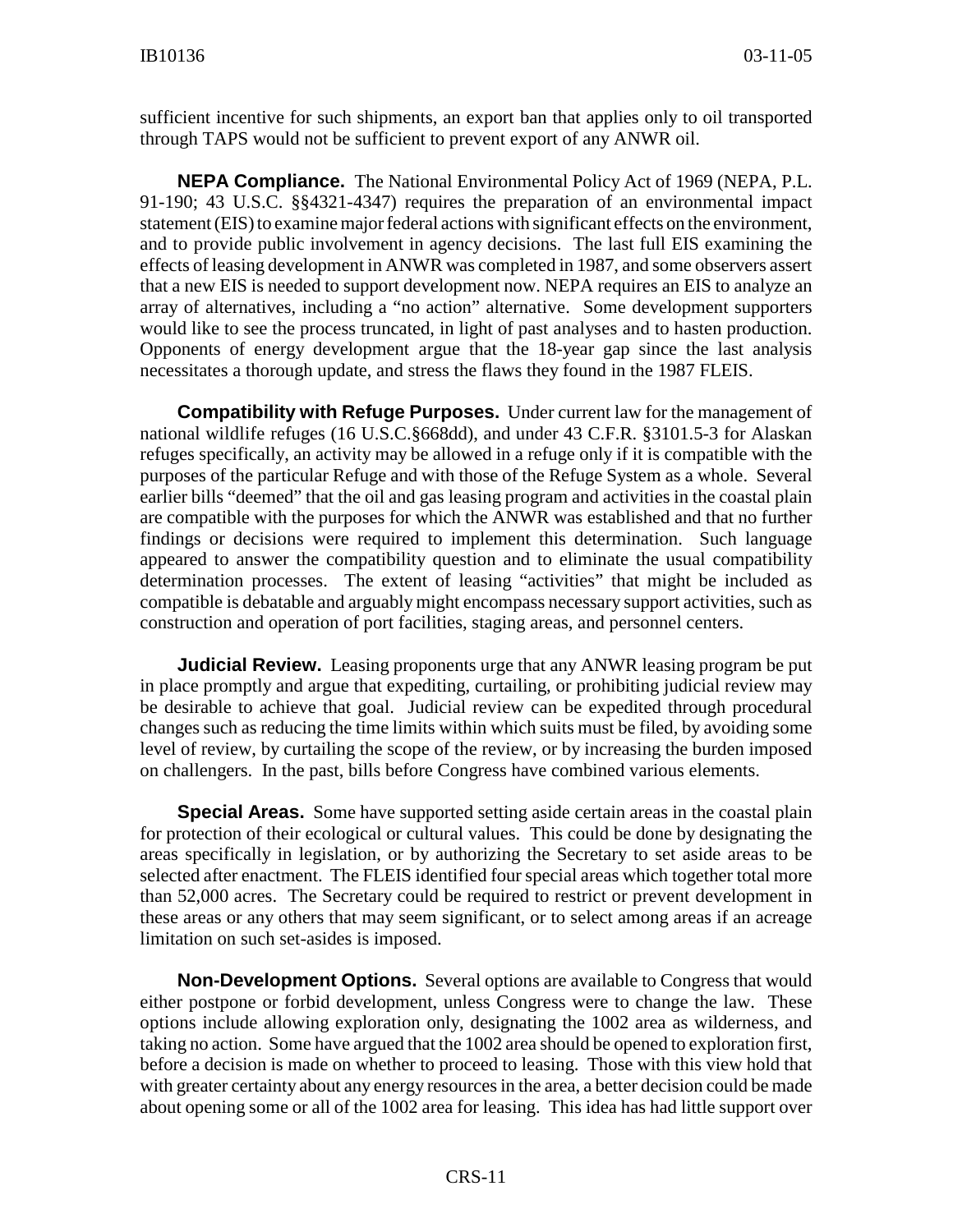the years because various interests see insufficient gain from such a proposal. (CRS Report RL31278 discusses the pros and cons of this approach.)

Another option is wilderness designation. Energy development is not permitted in wilderness areas, unless there are pre-existing rights or unless Congress specifically allows it or reverses the designation. Wilderness designation would tend to preserve existing recreational opportunities and related jobs, as well as the existing level of protection of subsistence resources, including the Porcupine Caribou Herd. Under ANILCA and the 1983 Agreement, development of the surface and subsurface holdings of Native corporations in the Refuge is precluded as long as oil and gas development is not allowed on the federal lands in the Refuge. Because current law prohibits development unless Congress acts, the no action option also prevents energy development. Those supporting delay often argue that not enough is known about either the probability of discoveries or about the environmental impact if development is permitted. Others argue that oil deposits should be saved for an unspecified "right time."

# LEGISLATION

#### **H.R. 39 (D. Young)**

Repeals current prohibition against ANWR leasing; directs Secretary to establish competitive oil and gas leasing program; specifies that the 1987 FLEIS is sufficient for compliance with the national Environmental Policy Act; authorizes set-asides up to 45,000 acres of Special Areas that restrict surface occupancy; sets minimum for royalty payments and for tract sizes; and for other purposes. Introduced Jan. 4, 2005; referred to Committee on Resources.

#### **H.R. 567 (Markey)**

Designates Arctic coastal plain of ANWR as wilderness. Introduced Feb. 2, 2005; referred to Committee on Resources.

#### **S.Con.Res. 18 (Gregg)**

FY2006 Budget Resolution; includes spending targets for Committee on Energy and Natural Resources. Original measure ordered to be reported Mar. 10, 2005.

#### **S. 261 (Lieberman)**

Designates Arctic coastal plain of ANWR as wilderness. Introduced Feb. 2, 2005; referred to Committee on Environment and Public Works.

# FOR ADDITIONAL READING

National Academies of Science. *Cumulative Environmental Effects of Oil and Gas Activities on Alaska's North Slope* (March 2003). 452 p. (See [http://www.nas.edu/].)

Nellemann, C. and R. D. Cameron. *Cumulative Impacts of an Evolving Oil-field Complex on the Distribution of Calving Caribou.* Canadian Jour. of Zoology. 1998. Vol. 76, p. 1425.